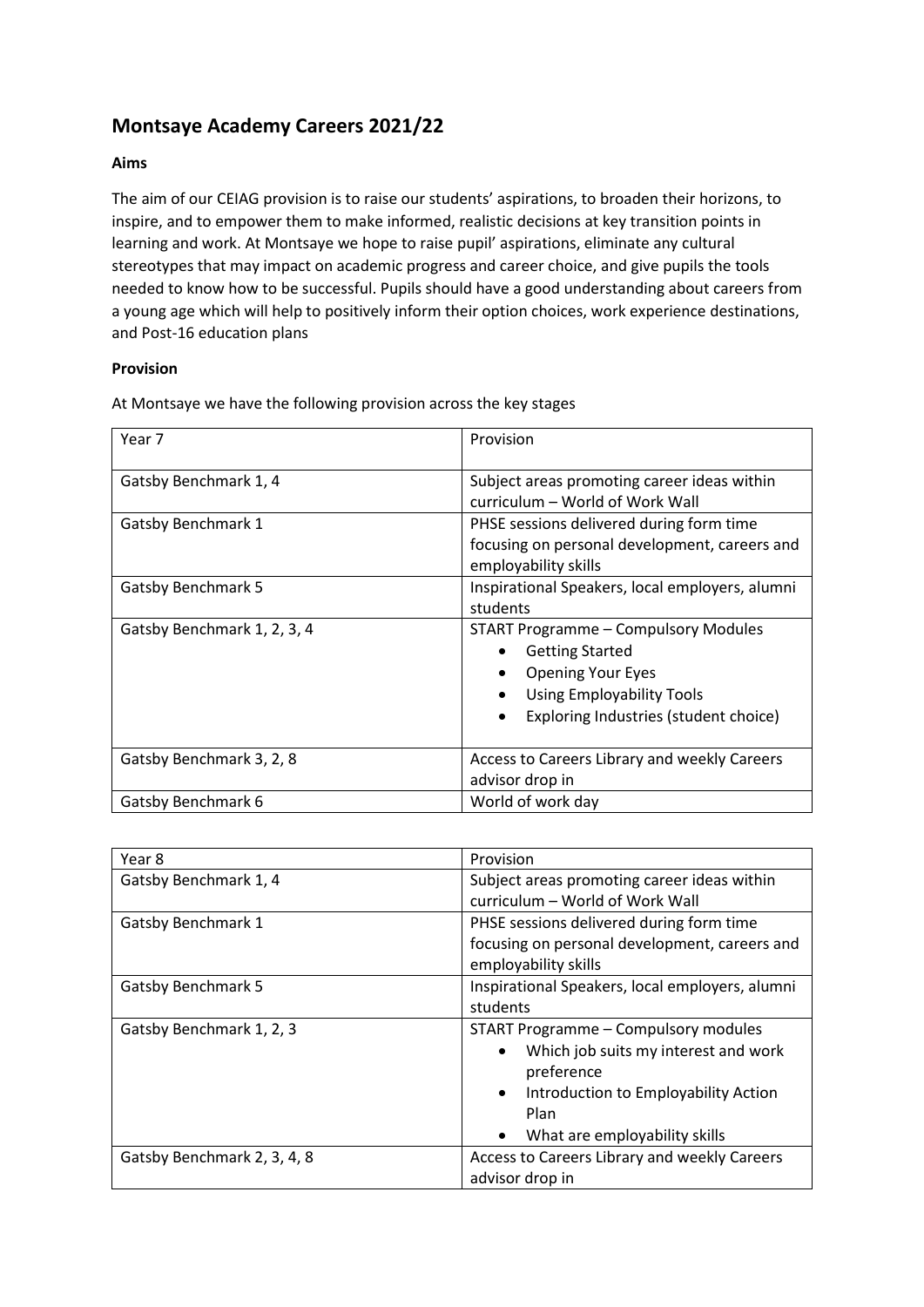Gatsby Benchmark 2, 5, 6, 7 Work place, College and University Visits

| Year 9                         | Provision                                       |
|--------------------------------|-------------------------------------------------|
| Gatsby Benchmark 1, 4          | Subject areas promoting career ideas within     |
|                                | curriculum - World of Work Wall                 |
| <b>Gatsby Benchmark 1</b>      | PHSE sessions delivered during form time        |
|                                | focusing on personal development, careers and   |
|                                | employability skills                            |
| <b>Gatsby Benchmark 5</b>      | Inspirational Speakers, local employers, alumni |
|                                | students                                        |
| Gatsby Benchmark 2, 3, 4, 5, 7 | Careers Day                                     |
| Gatsby Benchmark 1, 2, 3, 4, 7 | <b>START Programme - Compulsory Modules</b>     |
|                                | <b>Choosing GCSE Options</b>                    |
|                                | <b>Exploring Pathways</b>                       |
|                                | <b>Exploring Industries (Student Choice)</b>    |
| Gatsby Benchmark 2, 3, 8       | Access to Careers Library and weekly Careers    |
|                                | advisor drop in                                 |
| Gatsby Benchmark 4, 7          | PiXL Leadership Workshop                        |
| Gatsby Benchmark 1, 3,         | Goal Setting - Future Proof yourself            |
| <b>Gatsby Benchmark 5</b>      | Quick Questions - Local industry                |
|                                | Representatives                                 |
| Gatsby Benchmark 1, 3, 8       | All about Options/Know your options             |
| <b>Gatsby Benchmark 7</b>      | <b>Warwick University Workshop</b>              |
| Gatsby Benchmark 1, 3, 8       | Careers advisor available at Parent Evening and |
|                                | <b>Option Evening</b>                           |

#### **By the end of key stage 3 all students will have:**

- A better understanding of their strengths, achievements and areas for development;
- A better understanding of the full range of 14-19 opportunities for progression;
- An understanding of the qualities, attitudes and skills needed for employability;

• Used online careers resources to research opportunities including to support them with their Key Stage 4 options;

- Received appropriate advice and guidance on Key Stage 4 options and
- Prepared an individual action plan that sets broad learning and work goals.

| Year 10                   | Provision                                       |
|---------------------------|-------------------------------------------------|
| Gatsby Benchmark 1, 4     | Subject areas promoting career ideas within     |
|                           | curriculum World of Work Wall                   |
| Gatsby Benchmark 1        | PHSE sessions delivered during form time        |
|                           | focusing on personal development, careers and   |
|                           | employability skills                            |
| <b>Gatsby Benchmark 5</b> | Inspirational Speakers, local employers, alumni |
|                           | students                                        |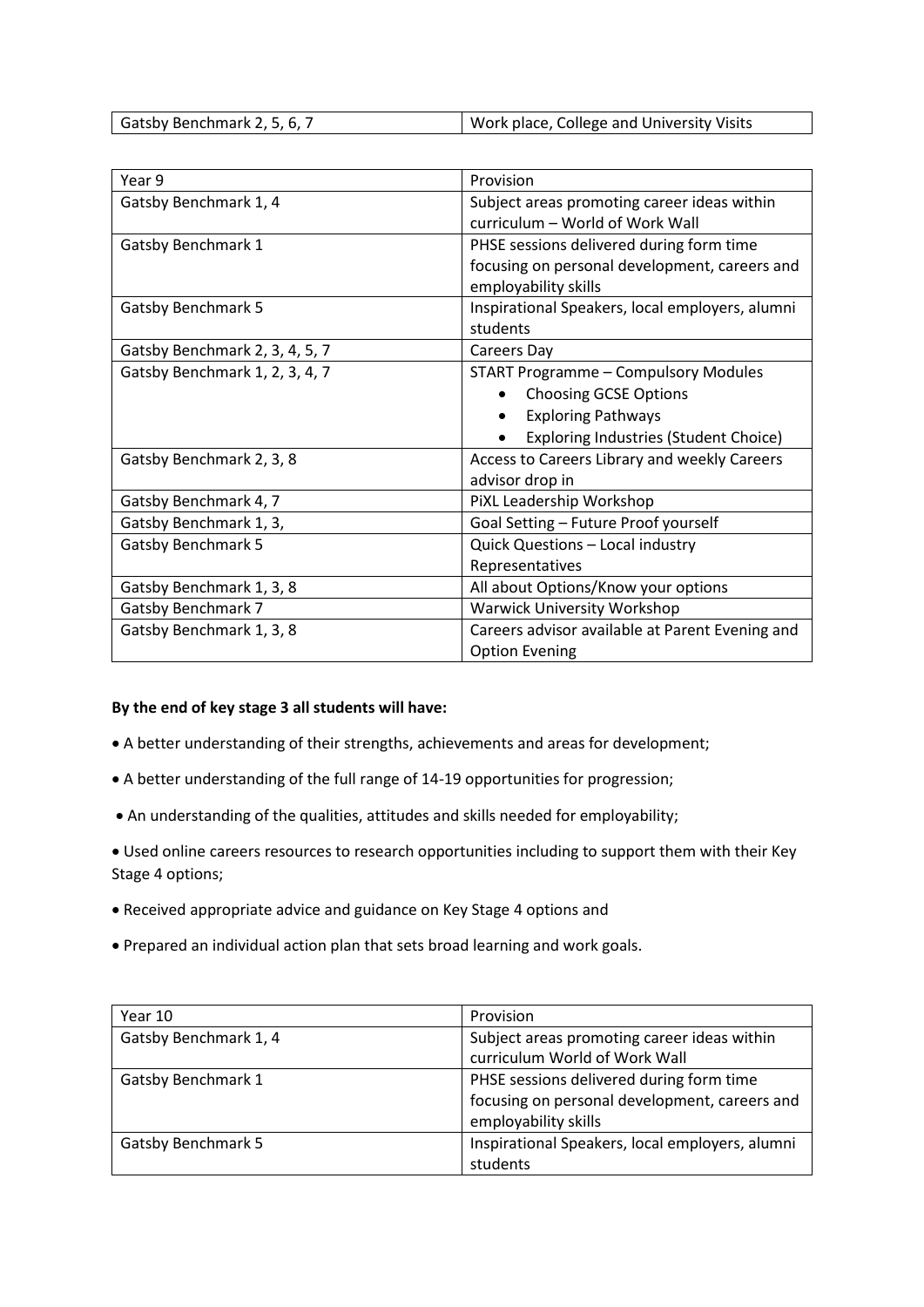| Gatsby Benchmark 1, 2, 3, 4, 7 | <b>START Programme - Compulsory Modules</b><br><b>Employability Skills</b><br><b>Exploring Pathways</b><br>Investigating Industries (Student<br>$\bullet$<br>Choice) |
|--------------------------------|----------------------------------------------------------------------------------------------------------------------------------------------------------------------|
| Gatsby Benchmark 2, 3, 8       | Access to Careers Library and weekly Careers                                                                                                                         |
|                                | advisor drop in                                                                                                                                                      |
| Gatsby Benchmark 2, 3, 8       | 1:1 Careers interview (PP Dis SEN)                                                                                                                                   |
| <b>Gatsby Benchmark 3</b>      | <b>CV Writing Session</b>                                                                                                                                            |
| Gatsby Benchmark 3, 5, 6, 7,   | Apprentice Workshop                                                                                                                                                  |
| <b>Gatsby Benchmark 5</b>      | <b>Business Communication Skills (Joules)</b>                                                                                                                        |
| Gatsby Benchmark 2, 7          | University College Northampton Speaker                                                                                                                               |
| Gatsby Benchmark 5, 6, 7       | Job Fair Birmingham                                                                                                                                                  |
| Gatsby Benchmark 1, 3, 8       | Careers advisor available at Parent Evening                                                                                                                          |

| Year 11                        | Provision                                                             |
|--------------------------------|-----------------------------------------------------------------------|
| Gatsby Benchmark 1, 4          | Subject areas promoting career ideas within                           |
|                                | curriculum World of Work Wall                                         |
| <b>Gatsby Benchmark 1</b>      | PHSE sessions delivered during form time                              |
|                                | focusing on personal development, careers and<br>employability skills |
| <b>Gatsby Benchmark 5</b>      | Inspirational Speakers, local employers, alumni                       |
|                                | students                                                              |
| Gatsby Benchmark 1, 2, 3, 4, 7 | START Programme - Compulsory Modules                                  |
|                                | <b>Exploring Pathways</b>                                             |
|                                | Making Post 16 Choices                                                |
|                                | <b>Exploring Industries (Student Choice)</b>                          |
| Gatsby Benchmark 2, 3, 8       | Access to Careers Library and weekly Careers                          |
|                                | advisor drop in                                                       |
| Gatsby Benchmark 2, 3, 8       | 1:1 Careers interview                                                 |
| Gatsby Benchmark 5, 7, 8       | Local Employer "Speed Dating"                                         |
| Gatsby Benchmark 3, 8          | <b>Mock Interviews</b>                                                |
| Gatsby Benchmark 3, 8          | Post 16 Day (6 <sup>th</sup> Form and FE College)                     |
| Gatsby Benchmark 1, 3, 8       | Careers advisor available at Parent Evening                           |

### **By the end of Key Stage 4 all students will have:**

- Enhanced their career management and employability skills;
- Used online packages and other sources of advice to investigate and explore progression routes;
- Had the opportunity to experience the world of work through a work placement and workplace visits;
- Been given direct access to employers, colleges and training providers;
- Been given independent, external one to one advice on post-16 options and pathways;
- Completed an employability folder which includes a CV and their personal statement